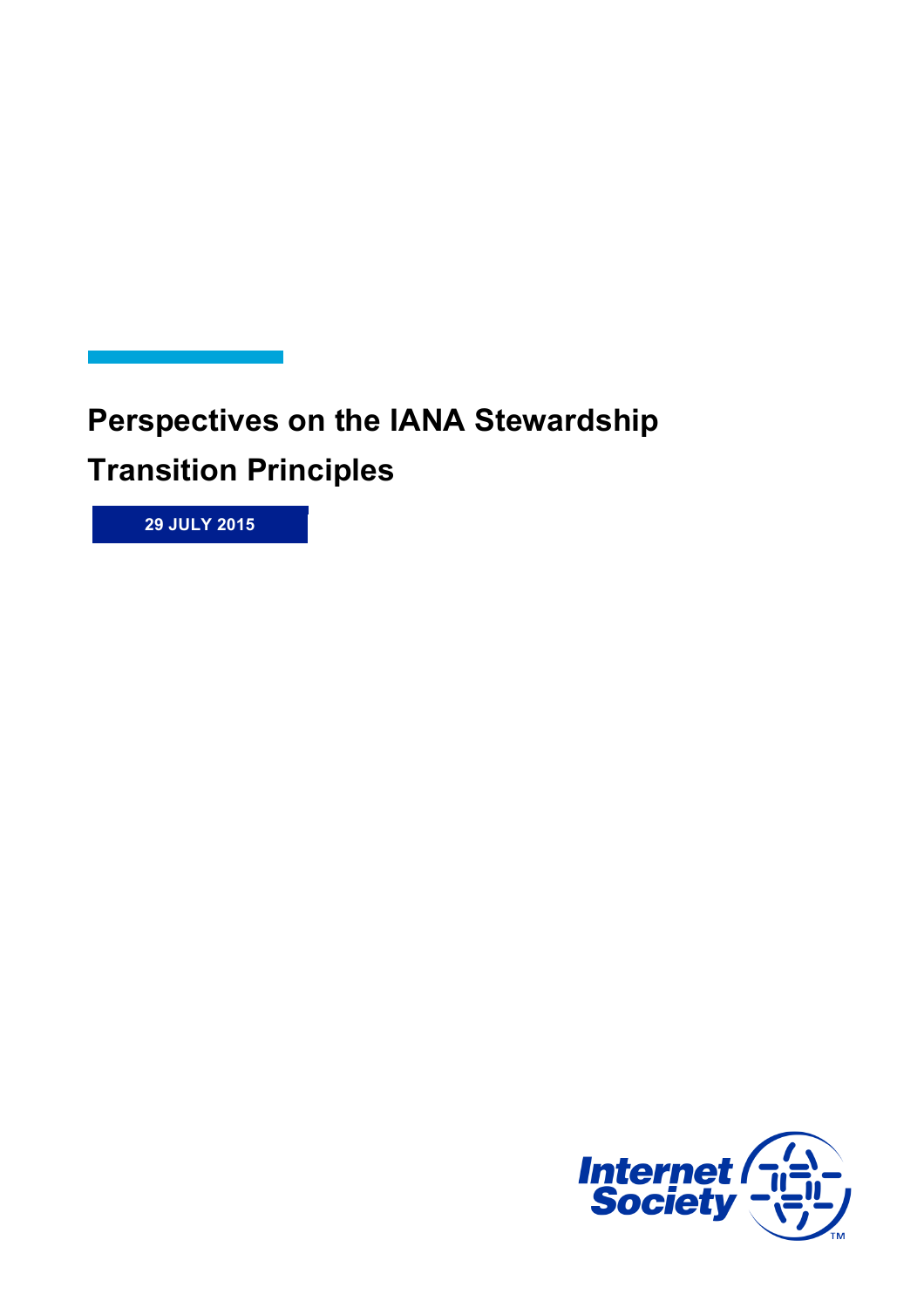### Executive Summary

Key Internet principles – such as reliance on participatory bottom-up processes, emphasis on the stability and integrity of systems, and maintaining the open nature of the Internet – have enabled the Internet to serve as a platform for seemingly limitless innovation around the globe. These principles have been embedded in the way the critical technical coordinating functions of Internet identifiers – names, numbers, and protocol parameters, also known as the "IANA functions" – have been administered since the Internet's inception.

In 2014, the U.S. Government announced its intent to transition away from its legacy stewardship role in the administration of the IANA functions. It asked the Internet community to develop a plan to ensure oversights of the IANA functions continues to adhere to fundamental Internet principles after the transition.

In this document we discuss the origin and operational relevance of these principles to the IANA functions and show how they are reflective of broader Internet principles, which have been adopted and embedded through years of international consensus.

The purpose of this document is twofold: first, it is to provide a global context for these principles and to demonstrate that they are products of international consensus. Second, and perhaps more importantly, is to demonstrate that these are principles that are ingrained in the network's architecture. The Internet is a network of networks and, as such, there needs to be a structure that allows these networks to communicate and "talk" to one another. Historically, these principles have ensured this need is met, and have allowed for the seamless operation of the Internet. Specifically,

- The **Multistakeholder model** is a long-standing approach to the Internet's operations and governance that is at the heart of the Internet's global and operational growth;
- Accuracy, availability, and transparency in the administration of the IANA functions provides for the **security, stability**, and resilience of the overall Internet;
- The performance of the IANA functions should continue to be performed in a predictable, reliable, and responsive way in line with **customer needs and expectations** so that the system has the flexibility to respond and adapt to the Internet's rapidly evolving technology;
- Values like transparency, access and participation— all characteristics of a multistakeholder environment— – are met and sustained via the **open** processes by which policies are set by the operational communities that interact with IANA.

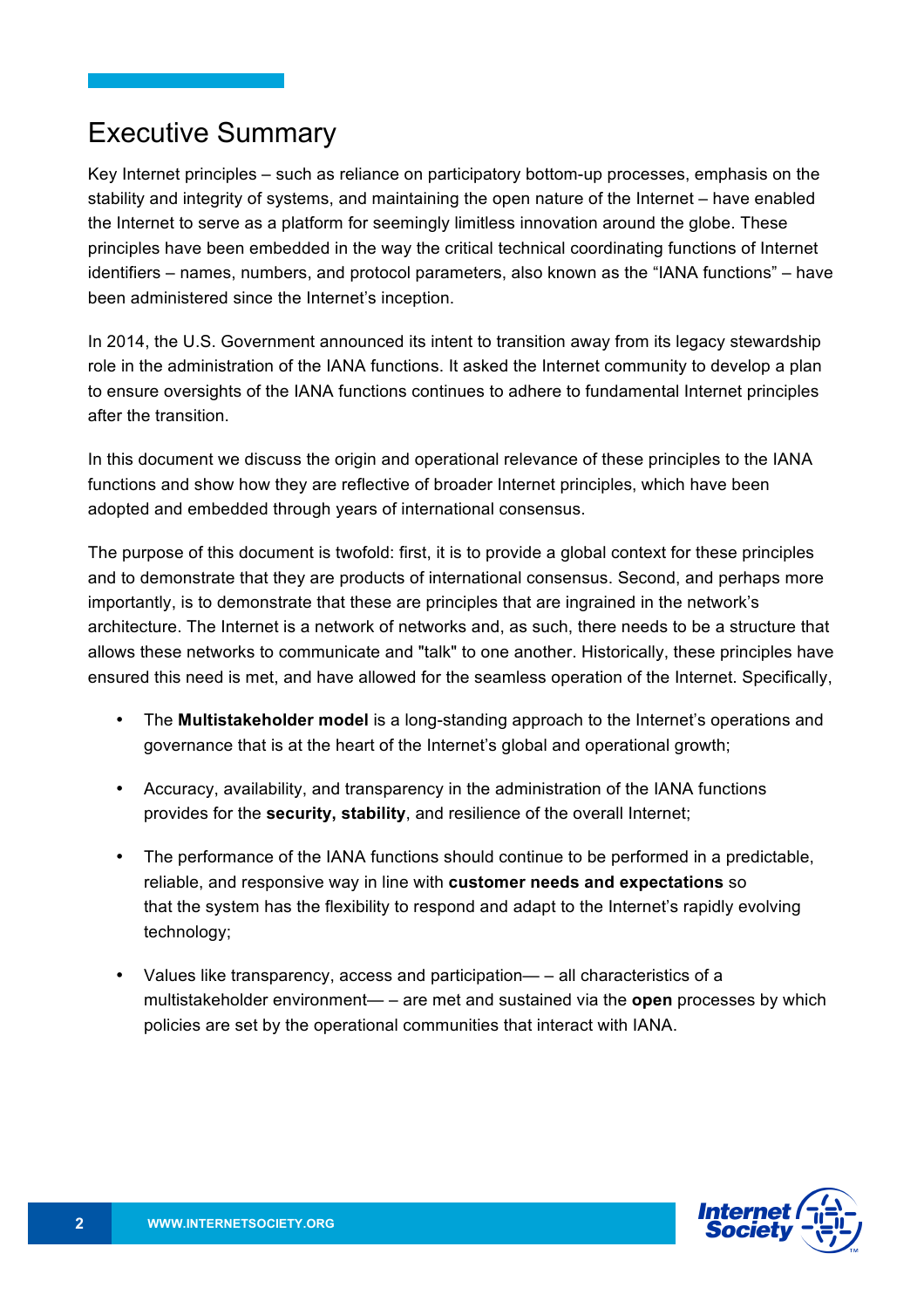## Introduction

On 14 March 2014, the U.S. Government's National Telecommunications and Information Administration (NTIA) announced<sup>1</sup> its intent to transition stewardship responsibility for the Internet Assigned Numbers Authority (IANA) functions<sup>2</sup> to the global, multistakeholder community. The Internet Society (ISOC), along with other key Internet technical organizations, welcomed the announcement and committed to engaging in the open, community-driven processes aimed at developing a stewardship transition plan.<sup>3</sup>

The formal start of the transition process represents many years of work and reflects the overall intentions of stakeholders around the world to globalize the IANA functions – and to do so in a manner consistent with fundamental Internet principles. While the 2014 NTIA announcement received widespread attention, NTIA's original intent to transition key domain name system (DNS) and technical coordination functions away from the U.S. Government was outlined in the 1998 Statement of Policy "*Management of Internet Names and Addresses"*. <sup>4</sup> The development of this policy statement was guided by consultations and public input, including over 430 written comments (amounting to some 1,500 pages) from public and private sector stakeholders around the world  $5$ 

IANA, or the Internet Assigned Numbers Authority, is the name used to refer to the technical team that performs the administration, coordination, and publication of Internet identifiers. $6$  Some of these identifiers are *parameters*, such as those used by Internet protocols like HTTP; some of them represent *numbering resources*, like Internet addresses; and, others represent *domain names* in the DNS root zone. Regardless of the type of identifier, the IANA function ensures that values are managed for uniqueness and made available in publicly-accessible registries so there can be no confusion. IANA does not set policy; it is a "bookkeeping" function.

Key Internet principles, such as reliance on participatory bottom-up processes, emphasis on the stability and integrity of systems, and maintaining the open, multistakeholder nature of the Internet are not just important for the domain name system or the IANA functions. Nor are they specific to any one jurisdiction or regional context. They are fundamental characteristics that have enabled the Internet to serve as a platform for seemingly limitless innovation around the globe. It is important that the administration of the IANA functions continues to adhere to those principles, which are grounded in the history and origins of the Internet itself.

<sup>5</sup> *Ibid.* <sup>6</sup> "*Overview and History of the IANA Functions,*" https://www.icann.org/en/system/files/files/sac-067-en.pdf



 <sup>1</sup> "*NTIA Announces Intent to Transition Key Internet Domain Name Functions",* <sup>14</sup> March 2014,

http://www.ntia.doc.gov/press-release/2014/ntia-announces-intent-transition-key-internet-domain-name-functions<br><sup>2</sup> For more information on the specifics of the IANA functions see http://www.internetsociety.org/doc/iana-fun the IANA official website at: https://www.iana.org <sup>3</sup> "*Internet Technical Leaders Welcome IANA Globalization Process", <sup>1</sup>*<sup>4</sup> March <sup>2014</sup>

http://www.internetsociety.org/news/internet-technical-leaders-welcome-iana-globalization-progress <sup>4</sup> "*Management of Internet Names and Addresses"*,

http://www.ntia.doc.gov/legacy/ntiahome/domainname/6\_5\_98dns.htm<br>
bid.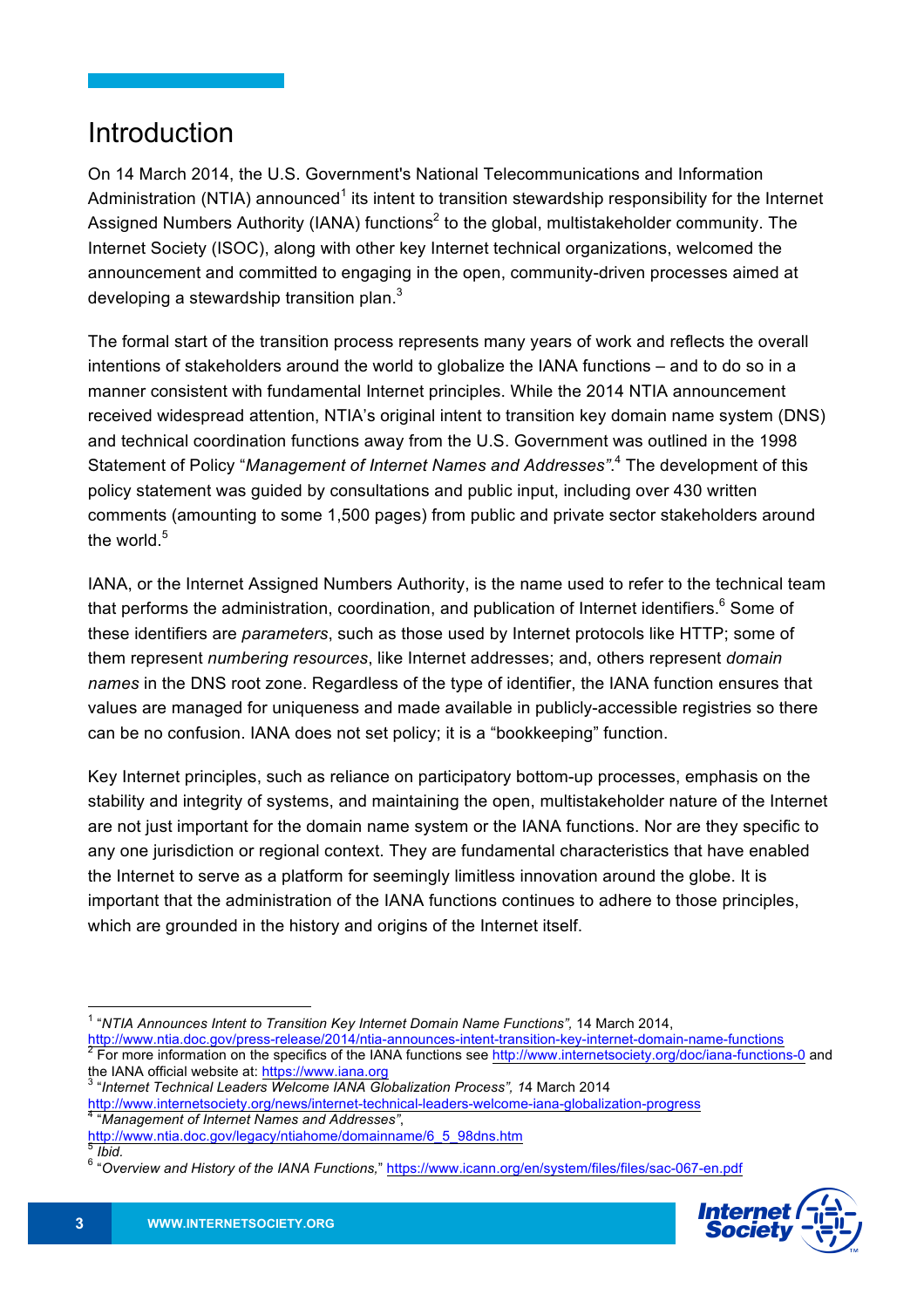Specifically, the management of the DNS and global Internet registries during the early days of the commercial Internet embodied an institutional model based on bottom-up coordination and representation. This structure was premised on a decentralized, community-driven approach, as well as the early design choices of the technical community in the adoption and implementation of Internet standards. While some Internet coordination functions were overseen by entities funded by government research programmes, it was mainly individuals from universities, companies, and other private-sector organizations that led the efforts of the Internet's development.

The IANA stewardship transition reflects a continuation of processes that have remained true to these core principles, while evolving over time in an increasingly global Internet environment. The 2014 IANA transition announcement specified five evaluation principles that the IANA transition plan must meet:

- Support and enhance the multistakeholder model;
- Maintain the security, stability and resiliency of the Internet DNS;
- Meet the needs and expectations of the global customers and partners of the IANA services;
- Maintain the openness of the Internet; and,
- The transition proposal must not replace NTIA's role with a government-led or intergovernmental organization solution.

These requirements are grounded in principles that have proven their value in the operation of the Internet in the period since it emerged from its academic research roots and developed into the global network infrastructure we know today. Furthermore, these Internet principles have over time also become embedded though international consensus. For each of the NTIA's evaluation principles, we provide some background to explain how the concepts are rooted in the Internet's past, and how they apply specifically to a successful IANA stewardship transition.

In this context, the purpose of this document is twofold: first, it is to provide some (international) context for these principles. Our hope is to demonstrate that these principles are not tied to any specific jurisdiction or culture; rather they are products of international consensus. Second, and perhaps more importantly, these are principles that are ingrained in the Internet's architecture. The Internet is a network of networks and, as such, there needs to be a structure that allows these networks to communicate and "talk" to one another. Historically, these principles have ensured this need is met, and have allowed for the seamless operation of the Internet.

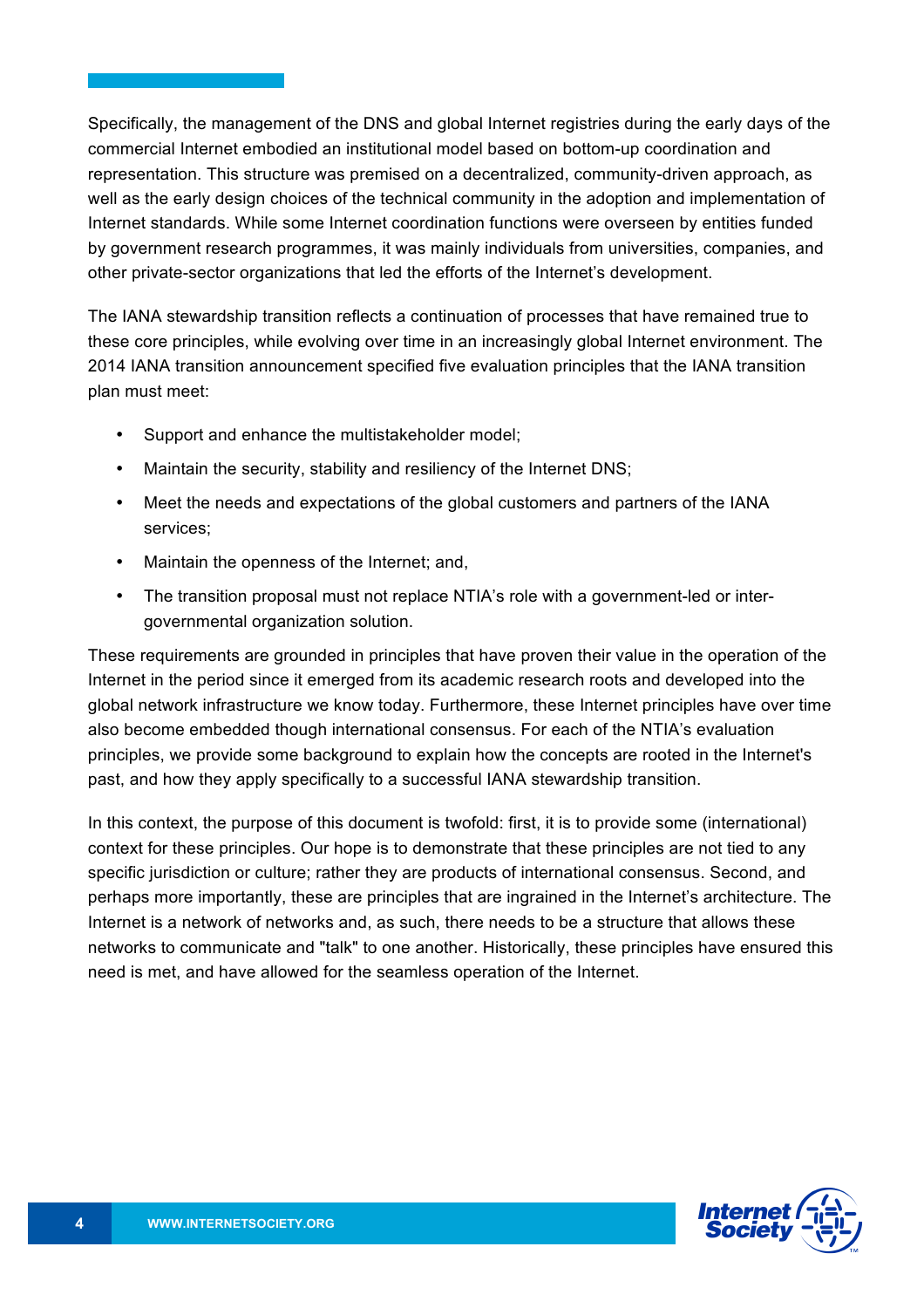## **Evaluation Principle 1** Support and Enhance the Multistakeholder Model

Collaboration and inclusive participation have been a foundation of the success of the Internet since its inception. The underlying technical philosophy of the Internet rests on the notion of participation of separate and independent entities working together in a way that is flexible enough to meet evolving individual requirements, while also creating a system that benefits the broader whole. $^7$ 

This philosophy was embedded early into the processes used for coordination and management of key Internet technical resources (such as regional Internet number resources coordination) and the development of Internet standards (particularly through the Internet Engineering Task Force), where any interested party could participate and collaborate in making the Internet work better.<sup>8</sup> Indeed, the model of technical and stakeholder "collaboration" is one of the fundamental "invariants" of the Internet<sup>9</sup> that has quided its successful evolution.

NTIA recognized and adopted this approach as part of its 1998 Statement of Policy which spoke of the need "to guide the evolution of the domain name system" by a reliance on "private, bottom-up coordination."<sup>10</sup> Over time, the guiding concept of inclusive participation and collaboration among all relevant stakeholders has come to be known as the "multistakeholder model."

The health of the Internet depends on inclusive and meaningful participation. With respect to the IANA functions specifically, the operational communities that establish policy for identifiers in IANA registries — the regional Internet address registries for IP number coordination, the IETF for the assignment of protocol parameters, and the Internet Corporation for Assigned Names and Numbers (ICANN) community for naming issues—all rely on participatory and open processes as their working methods. Anyone from anywhere who wishes to participate in the work of establishing policy for the coordination of Internet number resources, protocol parameters, and domain names may do so. This ensures that stakeholders wishing to be heard and to contribute their views have an opportunity to collaborate in finding solutions.<sup>11</sup>

In a public policy context, the benefits of the multistakeholder model have also come to be broadly recognized and supported internationally, regionally and locally. For example:

internet/history-internet/brief-history-internet) <sup>8</sup> See, for instance, RFC 3935, https://www.ietf.org/rfc/rfc3935.txt <sup>9</sup> Internet Society. *"Internet Invariants: What Really Matters",*

http://www.internetsociety.org/sites/default/files/Internet%20Invariants-%20What%20Really%20Matters.pdf<br><sup>10</sup> Op Cit, "*Management of Internet Names and Addresses"*<br><sup>11</sup> The RIRs (e.g. https://www.<u>ripe.net/participate/meet</u>

https://www.ietf.org/newcomers.html), and ICANN (e.g. https://www.icann.org/resources/pages/newcomers-2012-06-18 en) also have programmes to help newcomers understand and participate in their processes.



 $<sup>7</sup>$  For example, the open architecture networking principle on which the Internet is based was premised on the idea that</sup> there would be multiple independent networks connected with each other, rather than a single design mandate or a system that required centralized operational control. Each of the independent networks could be designed and operated in accordance with local requirements, while interconnecting with each other so information and resources could be shared. See *"Brief History of the Internet"* for a lengthier discussion (http://www.internetsociety.org/internet/what-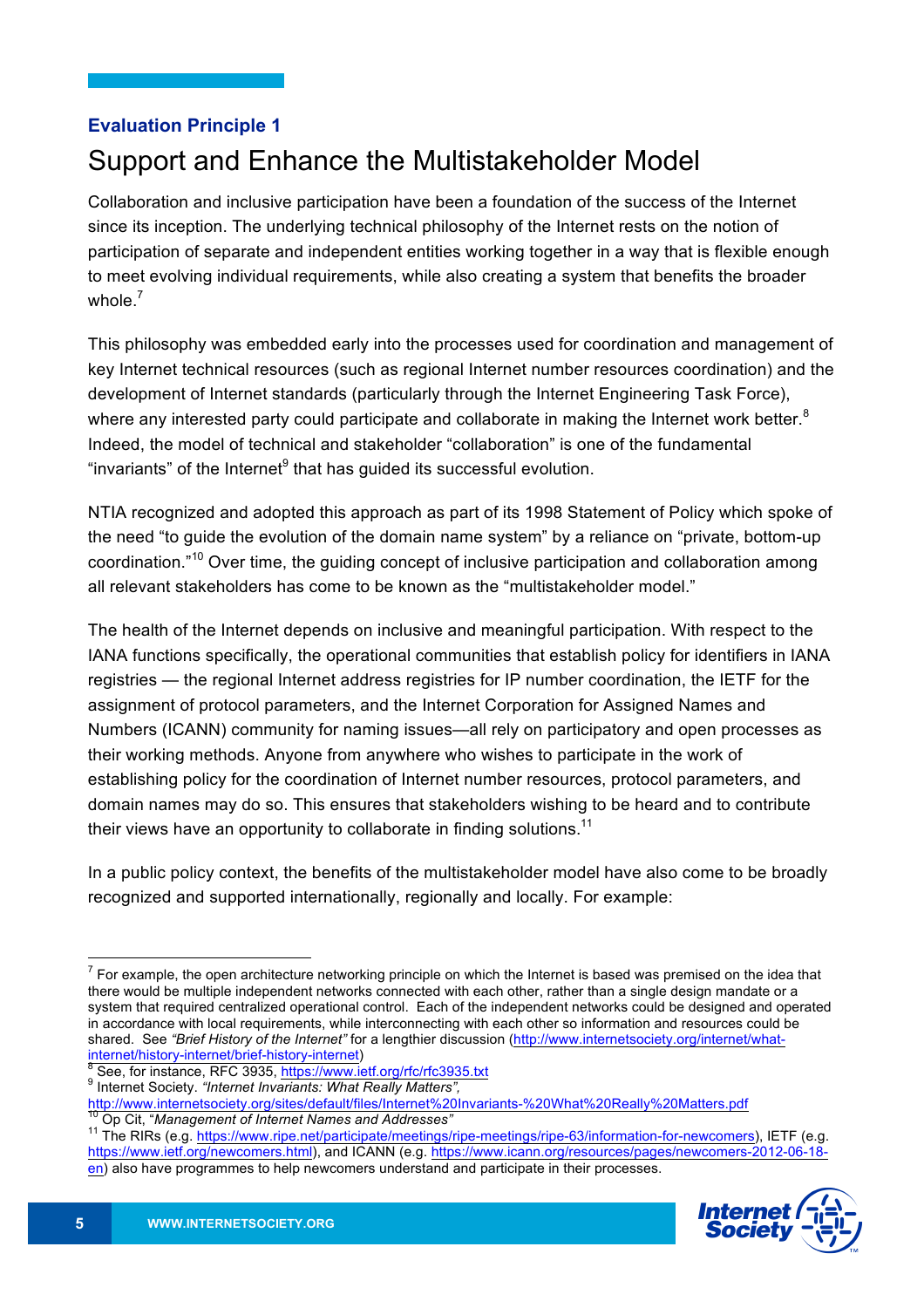- During both phases of the World Summit on the Information Society (WSIS) (Geneva, 2003 and Tunis, 2005) inclusiveness and consensus emerged at the global policy making level. The Tunis Agenda recognized the positive impact the diversity of actors can have in the evolution and growth of the Internet.<sup>12</sup> Similarly, the outcome documents of the 2014 WSIS+10 High-Level Event noted that, *"Since the WSIS process started, emphasis has been given to the multi-stakeholder approach and its vital importance in the WSIS implementation at the national, regional, and international levels..."* <sup>13</sup>
- The 2013 World Telecommunications/ICT Policy Forum (WTPF-13) adopted Opinion 5 that underscored the importance of *"further implement[ing] multi-stakeholder practices"* and invited Member States and other stakeholders to *"explore means for greater participation in multistakeholder processes."14*
- Other key organizations, including the OECD<sup>15</sup>, UNESCO,<sup>16</sup> and the Council of Europe<sup>17</sup> have all committed to preserving and working towards enhancing an inclusive, multistakeholder method of working.
- In addition, the international NETmundial meeting in Sao Paulo concluded that *"[…] a set of common principles and important values [can] contribute for an inclusive, multistakeholder, effective, legitimate, and evolving Internet governance framework and […] that the Internet is a global resource which should be managed in the public interest*."<sup>18</sup>
- At a regional level, the Inter-American Telecommunication Commission (CITEL) recognizes the multistakeholder model to encourage the coordination, planning and consensus among Member States "with respect to the defense and dissemination of the rights of users and consumers of telecommunication services" and "with respect to international public policy issues related to the Internet, including maintaining an open Internet".<sup>19</sup>

http://www.unesco.org/new/fileadmin/MULTIMEDIA/HQ/CI/CI/pdf/wsis/WSIS\_10\_Event/wsis10\_outcomes\_en.pdf<br><sup>17</sup> Council of Europe. "Declaration by the Committee of Ministers on Internet governance principles", 21 September 2011

https://www.citel.oas.org/en/Pages/PCCI/Mandates.aspx; also, in the Asia Pacific region, a synthesis document is currently on its comments' state that discusses multistakeholder participation (http://comment.rigf.asia/titlepage/synthesis-document-1/);



<sup>&</sup>lt;sup>12</sup> "Tunis Agenda for the Information Society", 18 November 2005, https://www.itu.int/wsis/docs2/tunis/off/6rev1.html<br><sup>13</sup> "WSIS+10 Statement on the Implementation of WSIS Outcomes", 2014,

https://www.itu.int/wsis/review/inc/docs/final/wsis10.statement.docx

<sup>14</sup> The Fifth World Telecommunication/ICT Policy Forum. "*Opinion 5: Supporting Multi-Stakeholderism in Internet Governance",* May 2013, http://www.itu.int/en/wtpf-13/Documents/WTPF-13-Opinion5.pdf <sup>15</sup> *"Declaration on Policy Coherence for Development",* <sup>4</sup> June 2008,

http://acts.oecd.org/Instruments/ShowInstrumentView.aspx?InstrumentID=138&InstrumentPID=134&Lang=en&Book=Fal se; "*OECD Council Recommendation on Principles for Internet Policy Making",* 13 December 2011, http://www.oecd.org/internet/ieconomy/49258588.pdf

<sup>16</sup> UNESCO. *"Towards Knowledge Societies for Peace and Sustainable Development: First WSIS+10 Review Event",* February 2013,

https://wcd.coe.int/ViewDoc.jsp?id=1835773

<sup>18</sup> NETmundial, "*NETmundial Multistakeholer Statement",* 24 April 2014, http://netmundial.br/netmundialmultistakeholder-statement/ <sup>19</sup> Inter-American Telecommunication Commission. "*Annex to Resolution CITEL RES. <sup>74</sup> (VI-14), Permanent*

*Consultative Committee I: Telecommunications/ICT (PCC.I)"*, Paragraph h,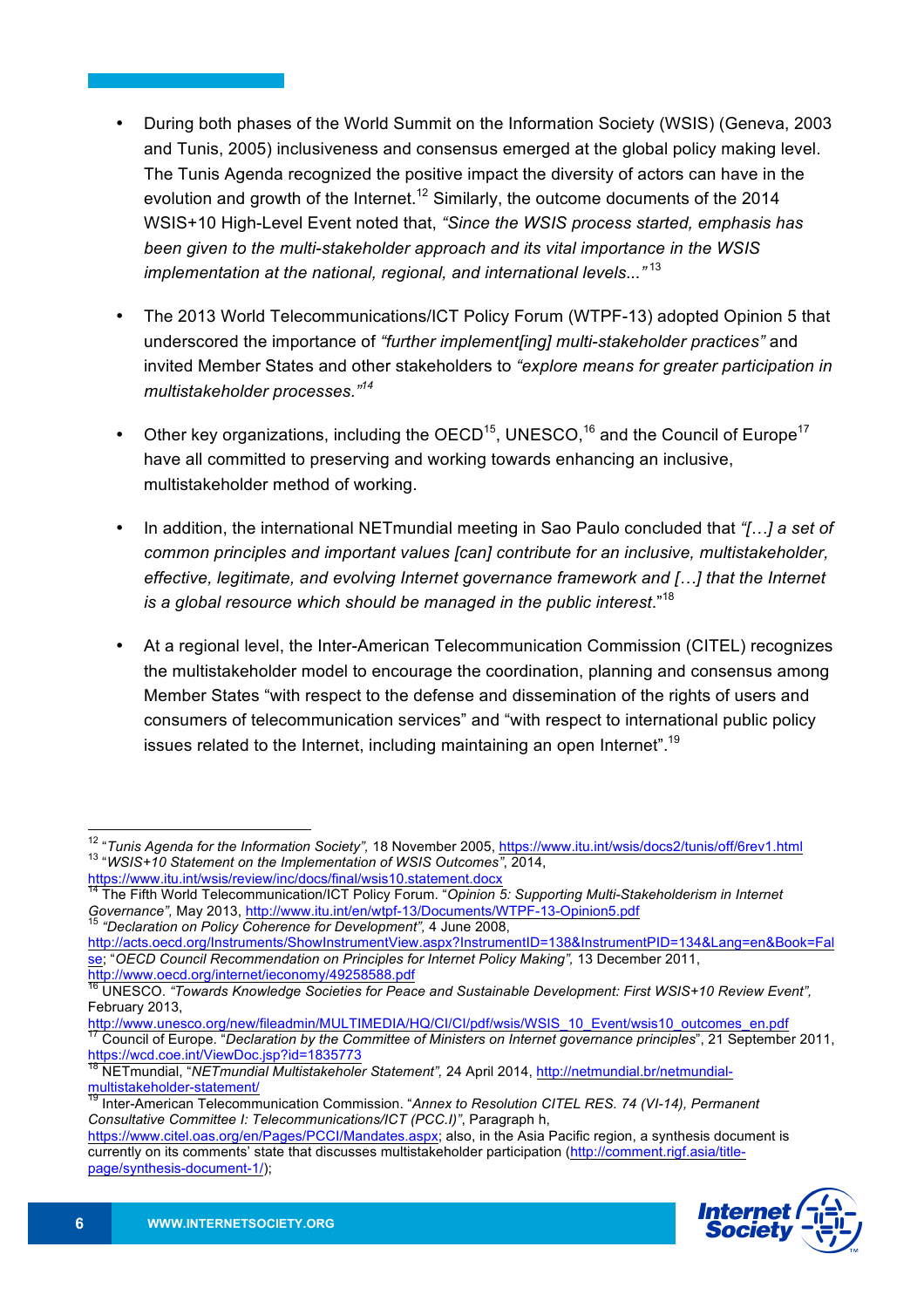- Also, at a regional level, various initiatives in Africa have started adopting and recognizing the multistakeholder model. For instance, the Africa Internet Summit "was launched in 2012 as a pinnacle multistakeholder event combining workshops, conferences and networking for the Internet industry".<sup>20</sup>
- At a national level, the multistakeholder model of policy making is enshrined in Kenya's 2010 Constitution where article 10 provides for the participation of citizens as one of the national values and principles of governance.<sup>21</sup>

In sum, the principle that any acceptable IANA stewardship transition proposal must "Support and Enhance the Multistakeholder Model" reflects:

- Fundamental Internet principles that have made the Internet one of the most successful technologies in history;
- Work methods that are consistent with the traditional, consensual "bottom-up" approach used by the Internet's operational communities regarding global management of the IANA functions;
- The recognition of an approach that has been working for many decades; and
- International consensus regarding the use of the multistakeholder process.

Finally, upholding the multistakeholder approach requires that the IANA functions must not be subject to capture by a single set of stakeholders, government or otherwise. Multistakeholder collaboration is fundamentally predicated on the notion that no single set of interests automatically hold sway, but rather that all stakeholders have an opportunity to contribute to the discussion and to collaborate in finding solutions. Just as the IANA stewardship transition must not replace NTIA's role with a government-led or inter-governmental solution, undue capture or influence by governments or another stakeholder group<sup>22</sup> would be also be an unacceptable violation of the multistakeholder principle.<sup>23</sup> Robust and enforceable procedures must be in place to prevent any single group from becoming dominant or controlling.

advice, we cautioned about upsetting the balance of influence of stakeholders. http://forum.icann.org/lists/commentsbylaws-amend-gac-advice-15aug14/pdfYE5qqrXBvS.pdf



 $\overline{a}$ 

<sup>20</sup> For more information, see *"Internet Development and Internet Governance in Africa"*,

http://www.internetsociety.org/doc/internet-development-and-internet-governance-africa;<br><sup>21</sup> "The Constitution of Kenya", 2010, https://www.kenyaembassy.com/pdfs/The Constitution of Kenya.pdf<br><sup>22</sup> Including, for example, I any single stakeholder group.<br><sup>23</sup> In the context of comments to ICANN regarding proposed changes to the by-laws regarding consideration of GAC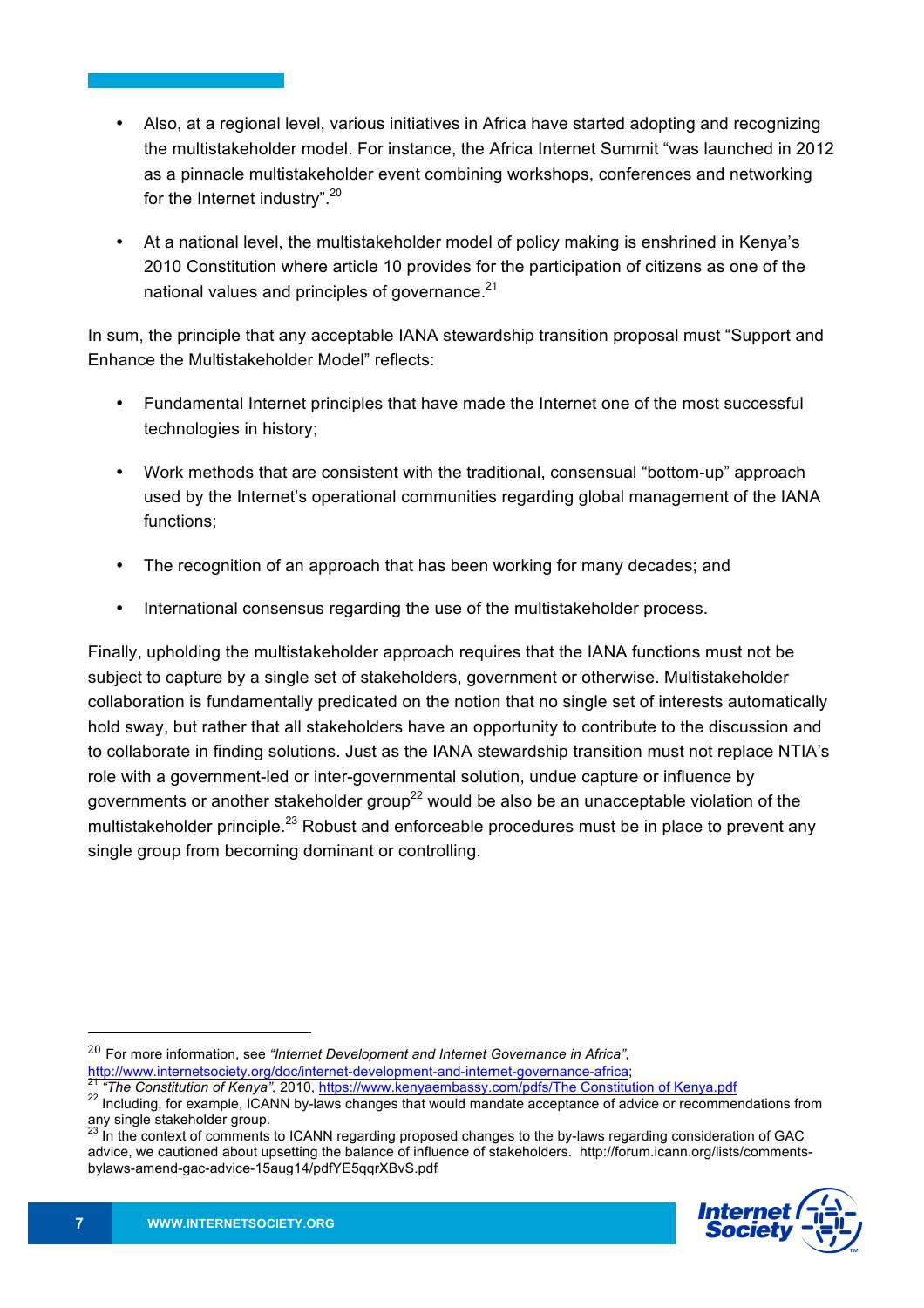# **Evaluation Principle 2** Maintain the Security, Stability, and Resiliency of the Internet DNS

Since the early days of the Internet, the "sustainability" and "survivability" of the Internet have been an essential goal of its network architecture.<sup>24</sup> Resiliency and stability of the system, particularly in its ability to function in the face of attacks and outages, was a driving design principle from the outset of the ARPANET, the precursor of today's Internet.<sup>25</sup> This resulted in the development of a distributed rather than centralized architecture for the system and has remained a fundamental design principle of the Internet throughout its successful growth and evolution.

Global stakeholder comments received by NTIA in response to its various requests for comments regarding the DNS and IANA functions have consistently supported and underscored the need for security and stability of the system.<sup>26</sup>

A key purpose of the IANA functions is to ensure *global uniqueness* in the allocation of Internet names, numbers, and protocol identifiers. That allows the various independent networks that make up the Internet to work together without directly coordinating their actions with one another; it is this interoperation that makes up the Internet itself. Ensuring that the content contained in the registries is accurate, available, and transparently administered according to established policies provides for the security, stability, and resilience of the overall system. Ensuring that the operation of the registries is stable and secure similarly contributes to the overall security, stability, and resiliency of the DNS root and other IANA functions.

ICANN created the Security and Stability Advisory Committee (SSAC) $^{27}$  in 2001 to advise the ICANN community on matters relating to the security and integrity of the Internet's naming and allocation system. It plays an important role in considering and developing recommendations regarding security and stability matters pertaining to the IANA functions and DNS. In 2014, the SSAC provided a set of recommendations that points to how security, stability, and resiliency of the IANA functions are maintained in practice and invited the operational communities to determine the requirements and deliverables for the IANA functions. It stated that:

"*DNS and Internet security, stability and resiliency [are assured though the] accuracy, clarity, and predictability with which IANA Functions are operated. Clients of the IANA Functions, and their users, know that the documented activities will be performed […],* 

Docket Number: 110207099-1099-01, http://www.ntia.doc.gov/federal-register-notices/2011/request-comments-internet-<br>assigned-numbers-authority-iana-functions



 <sup>24</sup> Clark, David. "*The Design Philosophy of the DARPA Internet Protocols",* 1988,

http://groups.csail.mit.edu/ana/Publications/PubPDFs/The design philosophy of the DARPA internet protocols.pdf<br><sup>25</sup> Rand Corporation. "Paul Baran and the Origins of the Internet", http://www.rand.org/about/history/baran.ht

The charter for the ICANN Security and Stability Advisory Committee is available at www.icann.org/groups/ssac/charter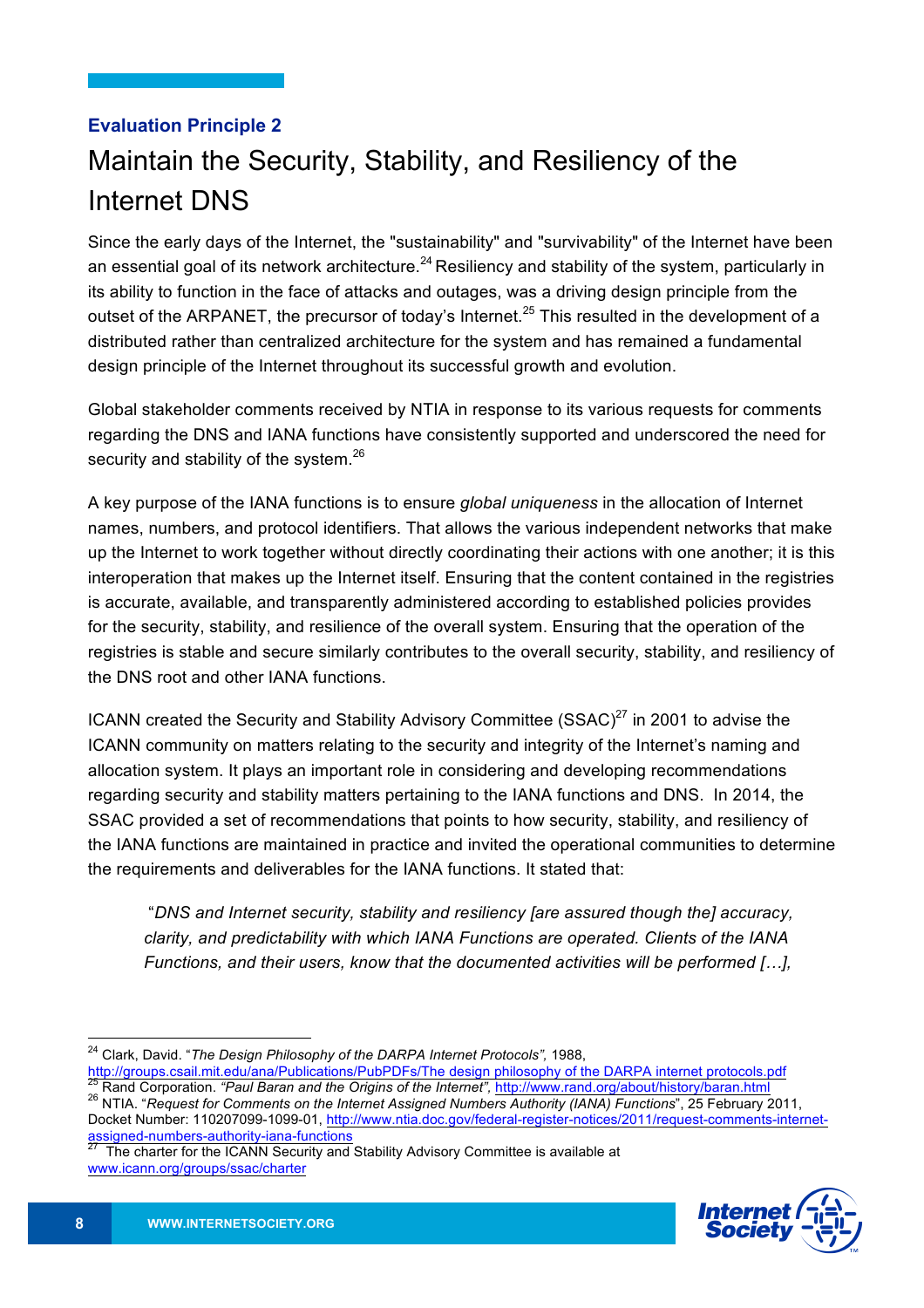*including those pertaining to the overall quality of the operation, resources to be maintained by the contractor, and other defined standards.*" 28

The SSAC recommendations provide key guidance into how the NTIA's focus on security, stability, and resiliency can be implemented as part of the IANA stewardship transition plan.

The importance of maintaining the security, stability, and resiliency of all aspects of the Internet has emerged as a key priority for governments and multistakeholder policy groups since as early as 2003 and it continues to be one of the most important issues in international, regional and national fora.<sup>29</sup>

#### **Evaluation Principle 3**

# Meet the needs and expectations of the global customers and partners of the IANA services

The IANA functions are a critical component of the global Internet. The unique names, numbers, and identifiers managed by this service are relied upon by all Internet users to make the Internet function. When it comes to certain operational parts of the Internet, however, some entities are more directly involved with and affected by IANA services than others.

Each of the IANA functions is associated with a community that has a direct operational or service relationship with the IANA functions operator—specifically, the Internet Engineering Task Force (IETF) for protocol parameters, the Regional Internet Registries (RIRs) for number allocations, and ICANN communities for names. These communities have often been referred to as the "operational communities"<sup>30</sup> or "directly affected parties."<sup>31</sup>

Under the distributed and decentralized system for the policy development related to the individual IANA functions, these entities focus on ensuring that the policies are defined principally by those who require them for their operations. They do so by making use of well-established mechanisms, including open, public meetings; mailing lists; and bottom-up policy development processes that enable direct participation by any interested party. This gives the system the flexibility to respond and adapt to the Internet's rapidly evolving technology and to the changing needs of the Internet community, while also being responsive to the overall needs and expectations of "downstream" Internet users.

The "directly affected communities" are referenced in the NTIA announcement regarding the IANA transition: http://www.ntia.doc.gov/press-release/2014/ntia-announces-intent-transition-key-internet-domain-name-functions



 <sup>28</sup> ICANN.*"SSAC Advisory on Maintaining the Security and Stability of the IANA Functions Through the Stewardship Transition",* 10 December 2014, https://www.icann.org/en/system/files/files/sac-069-en.pdf<br><sup>29</sup> See, for example, the first phase of the WSIS process in Geneva (2003); see also, NetMundial Multistakeholder

Statement.

<sup>30</sup> IANA Coordination Group (ICG). *"Request for Proposals (RFP)",* 8 September 2014,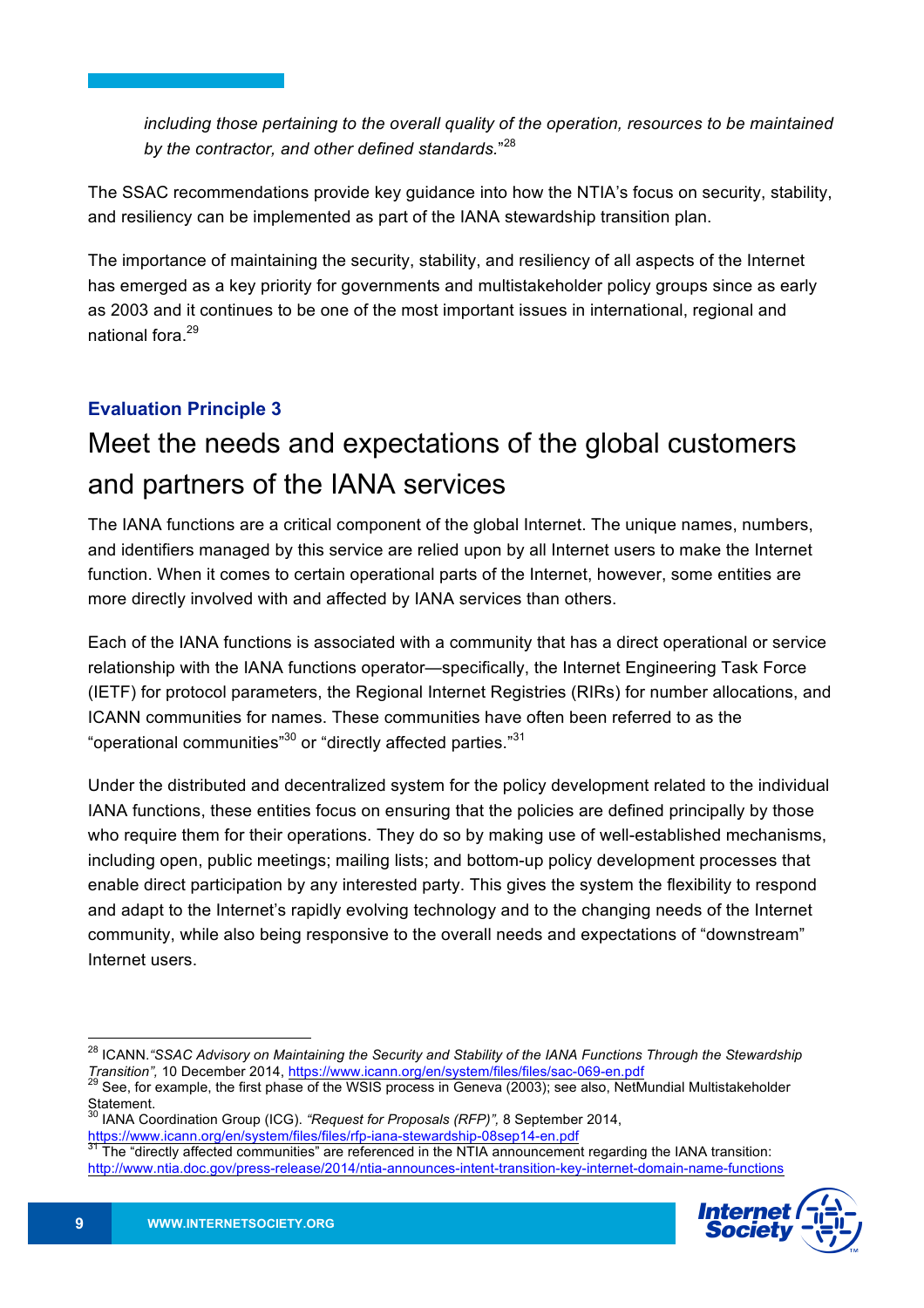In a more general context, this system of decentralized decision-making is similar to the "principle of subsidiarity" in which issues are best handled at the most immediate level consistent with the solution that will be most directly applied. As such, it is critical that the IANA service and posttransition arrangements meet the needs and expectations of the directly affected communities in order that they may meet the needs and expectations of the distributed Internet as a whole.

Accordingly, the inclusion of this evaluation principle in the NTIA IANA stewardship transition announcement was prudent and important. Like any good service, the post-transition IANA arrangements should continue to support the performance of the IANA functions in a predictable, reliable, and responsive way, consistent with operational excellence. Additionally, they should continue to be performed in a neutral and transparent manner in line with customer needs and expectations.

#### **Evaluation Principle 4**

## Maintain the Openness of the Internet

The idea that the Internet is an "open" system is not new, and certainly did not arrive because of the current debate about the organizational processes of Internet governance, or the IANA stewardship transition. Internet engineers and policymakers began to refer to the Internet as "open" in the early 1990s, after it had begun the transition from a government-sponsored network to the global, voluntary federation of users and providers that prevails today.<sup>32</sup>

Openness has been a core value across many aspects of the Internet system:

- As a tangible network infrastructure composed of hosts, routers, service providers, protocols, and many other technical components, each operated independently, the Internet is optimized for interoperability—peer components interact with each other without extensive prior configuration because information is shared openly, and every developer and operator has open access to the externally visible behaviour of each element of the Internet system.
- As an operational infrastructure that relies on the voluntary participation of many different parties to manage its independent parts, the Internet is an open society of individuals and organizations that fulfil their separate local missions by collaborating to make the global Internet work.
- As an innovation engine that supports the development of new technical standards, products, applications, and even policy initiatives, the Internet succeeds because openness allows everyone to bring their best ideas to the table, distribute them widely, and to turn

 <sup>32</sup> Internet Society. "*Open Internet: What it is and how to avoid mistaking it for something else"*, <sup>3</sup> September 2014, http://www.internetsociety.org/doc/open-internet-what-it-and-how-avoid-mistaking-it-something-else

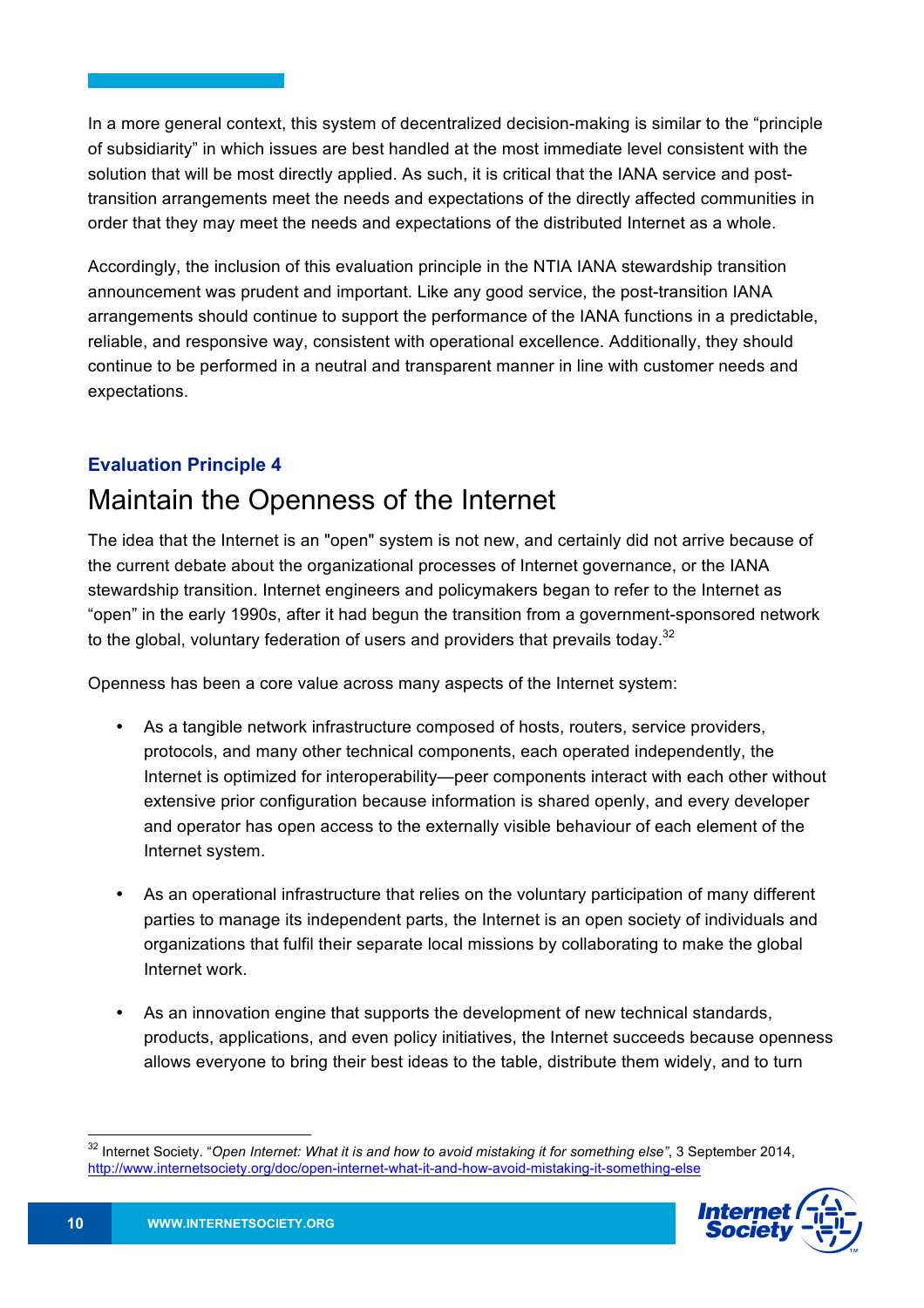them into new services and applications that enhance the quality of life in all corners of the world.

• As the way and means by which the Internet community has operated, through open, transparent, and inclusive processes, open to all stakeholders.

Openness and multistakeholder participation have consistently worked hand-in-hand and they should continue to do so. Openness can ensure that values like transparency, access and participation—all characteristics of a multistakeholder environment—are met and sustained. At the same time, diverse participation strengthens the idea of openness by encouraging a diversity of competing ideas and opinions, helping to ensure that the solutions which result will best serve the Internet. Furthermore, the openness of the Internet ensures that even those who aren't using the Internet now will have the opportunity to participate in the future and that everyone has the ability to create new services and applications.

The openness of the Internet as a fundamental principle has also come to be recognized as an essential property and characteristic of both the technology and processes surrounding it. For example. James Mwangi, in the Foreword to the March 2014 Dalberg Global Development Advisors report "Open for Business? The Economic Impact of Internet Openness," noted that:

*"We take the capabilities of today's Internet for granted, as though it was inevitable it would evolve in this way. But in the early days of the Internet, few people knew how profoundly this technology could transform our lives. We've witnessed growth that would have been impossible to predict, growth that can only be understood in the context of one essential attribute of the system: the openness of the network. Since its emergence, the Internet has remained an open platform, allowing any of us to innovate, create new services and tools, share freely and widely, and access all of the products and services that others have made available... Without openness, many of the services and tools we rely on in our daily lives would not be possible."<sup>33</sup>*

Here again, the idea of openness incorporated in the evaluation criteria is grounded in a fundamental Internet success factor that predates the IANA stewardship transition, and which has also come to be recognized and accepted globally.

In the historic and current context of the IANA functions, openness is a fundamental value and characteristic that has underpinned its success. For example, and as noted previously, the processes by which policies are set by the IANA operational communities are open to anyone wishing to contribute. Documentation and discussions related to IANA functions' policy development, such as drafting proposals and email discussion lists, are also openly available. Furthermore, information on the identifier allocations made by the IANA function itself is freely available on the Internet – there are no membership requirements or fees associated with accessing or using it. Similarly, registries related to IANA are open and in the public domain and it

*<sup>33</sup>* Dalberg.*"Open for Business? The Economic Impact of Internet Openness",* March 2014, http://www.dalberg.com/documents/Open\_for\_Business\_Dalberg.pdf

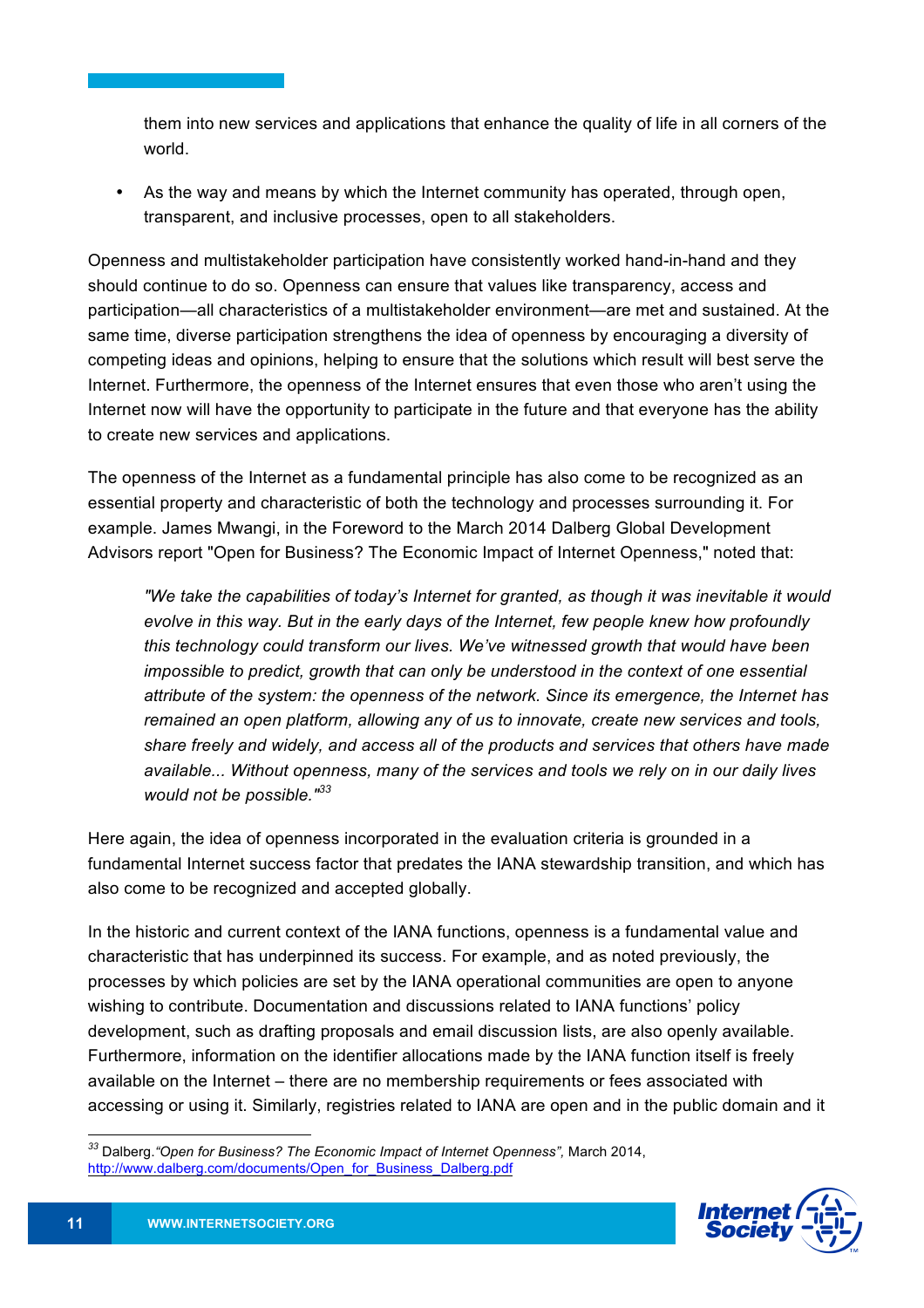is the expectation of the IANA directly affected parties that will remain so. In addition to fostering useful and practical outcomes, the openness of related policy processes and the availability of information promote trust and confidence in the system.

Ultimately the use of the IANA functions is a choice by the global community because of the value it brings to the Internet. There will undoubtedly be advances in technology, changes to the underlying infrastructure, and the development of new ways to navigate on the Internet that will mean that the role today's DNS and IANA functions plays will change over time. The principle of openness also means being open to changes and evolution in architecture and systems – on the Internet there are no permanent favourites.

#### **Evaluation Principle 5**

# The transition proposal must not replace NTIA's role with a government-led or inter-governmental organization solution

As discussed above, the intent of the U.S. Government to privatize and globalize DNS and Internet technical coordinating was originally set forth in a 1998 Statement of Policy. In that policy statement, which was developed through extensive consultations and comments from stakeholders, it was noted that that NTIA's stewardship of DNS functions would be temporary and phased out.<sup>34</sup> It also recognized that given the growing global and commercial nature of the Internet it was neither tenable nor appropriate for the U.S. Government to continue in this role or for other governments to assume it. 35

NTIA's role as temporary steward of the IANA functions gave stakeholders the opportunity to develop and test new structures that would ensure the non-governmental management of the broader DNS. These structures have emerged through bottom-up, multistakeholder collaboration, consistent with the traditions of the Internet.

To replace NTIA's role with a government-led or inter-governmental solution would, quite simply, represent a step backwards for the Internet. Furthermore, implementing excessive governmental influence or capture through other means would be equally unacceptable. The fundamental Internet principles as reflected in the evaluation criteria must endure in any post-transition environment—including principles of multistakeholder collaboration and openness.

As NTIA steps back from its temporary role ensuring accountability and transparency will be necessary to successfully implement the Internet principles in the performance of the IANA



 <sup>34</sup> NTIA*. "Management of Internet Names and Addresses",* <sup>5</sup> June 1998, Section <sup>4</sup> "Creation of the New Corporation and Management of the DNS", http://www.ntia.doc.gov/federal-register-notice/1998/statement-policy-management-internetnames-and-addresses<br>
<sup>35</sup> Ibid, Section 11. "A Global Perspective"